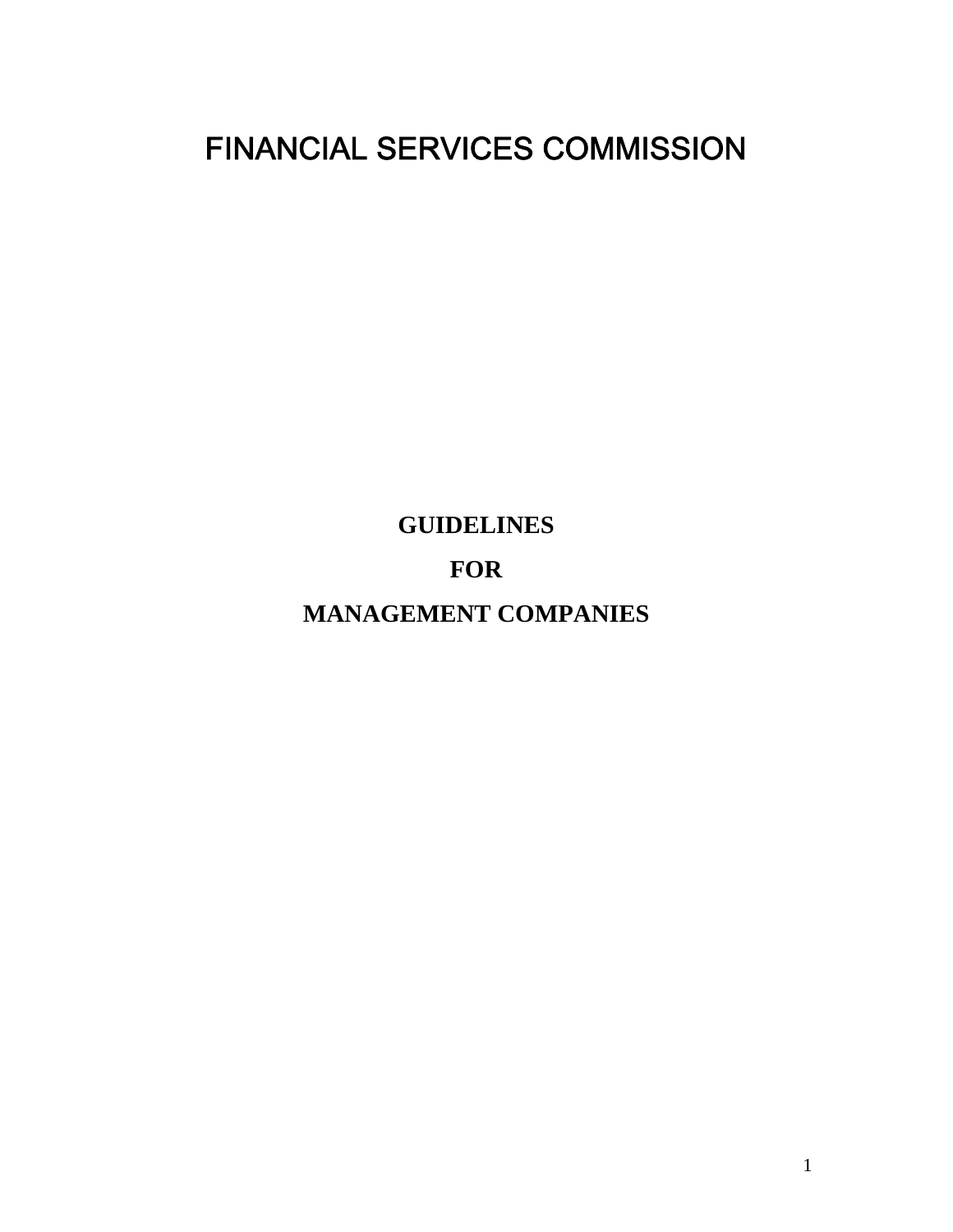Global Business Division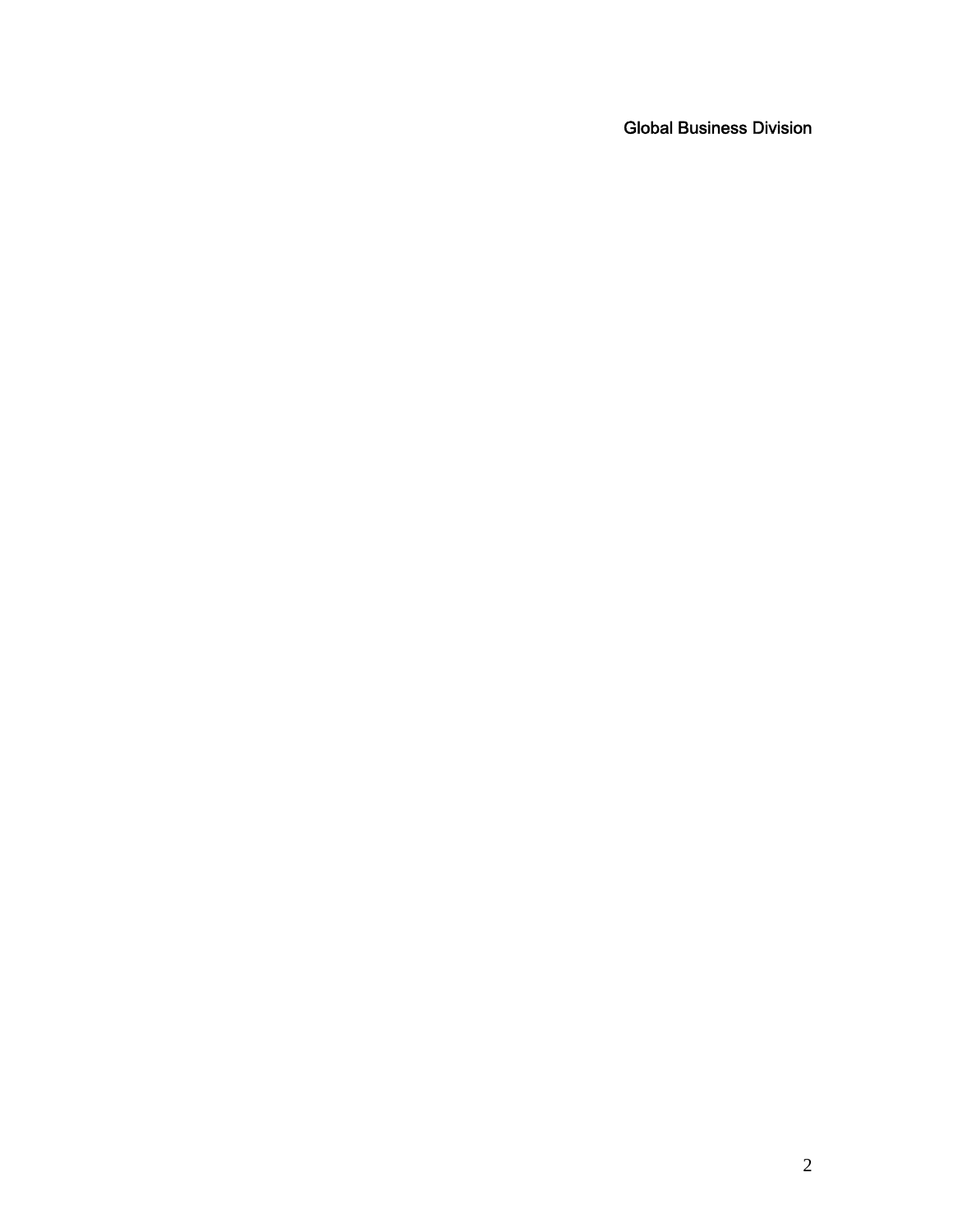### **GUIDELINES FOR MANAGEMENT COMPANIES**

## **CONTENT**

- 1. Objective
- 2. Know your client
- 3. Obtaining of References
- 4. Handling of Client's Money and Assets
- 5. Conflicts of Interest
- 6. Declarations of Trust
- 7. Source of Funds
- 8. Provision of Directors
- 9. Control of Bank Accounts
- 10. Powers of Attorney
- 11. Management Agreements
- 12. Complaints
- 13. Compliance and Review
- 14. Financial Resources, Records and Reporting
- 15. Dealings with FSC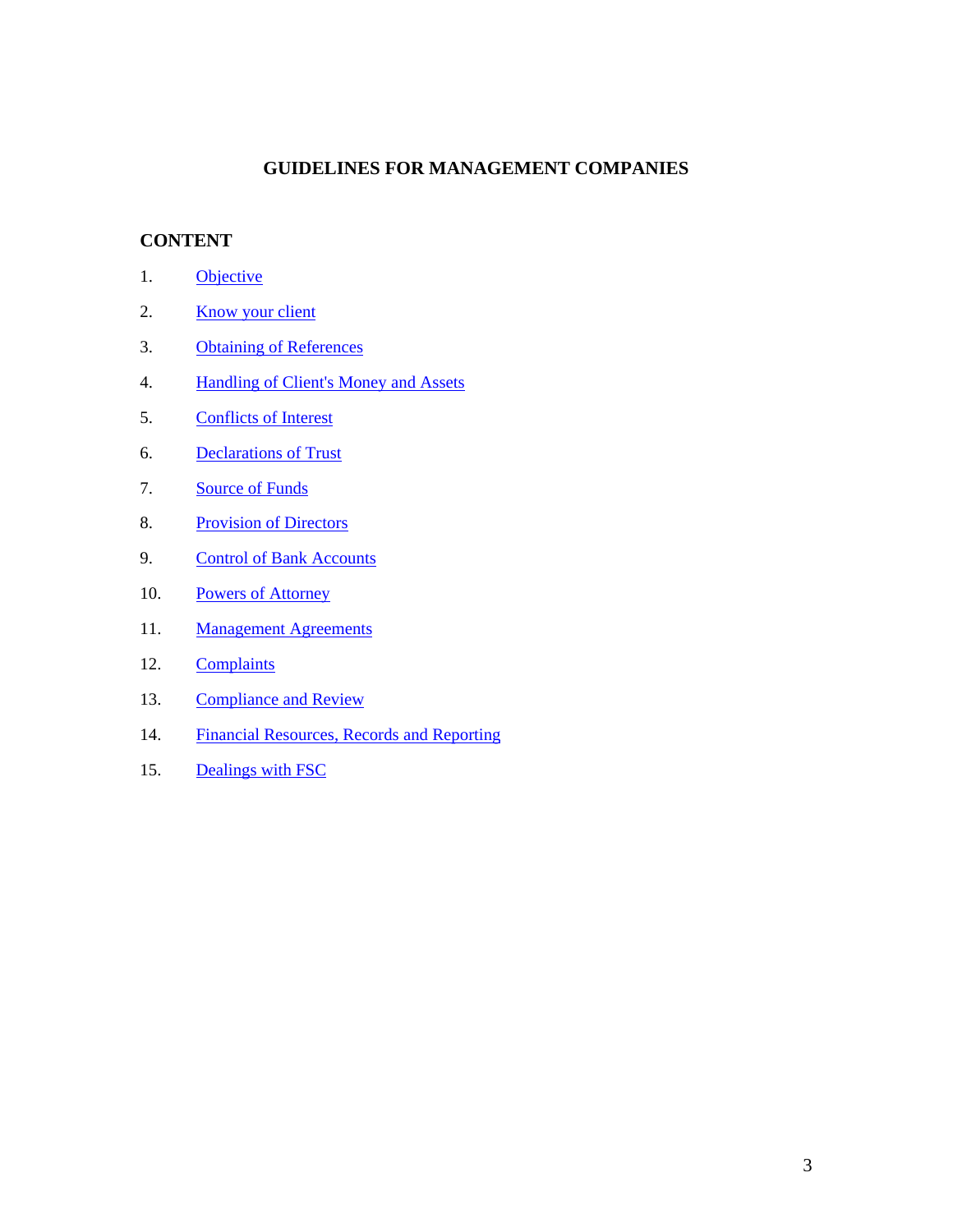#### **1. Objective**

- 1.1 The intention of these rules is to lay down a common set of standards for the guidance of all those involved in the formation, administration and of Global Business Companies conducting Qualified Global Businesses in the financial services sector. The intention is that by so doing, Management Companies will operate according to standards applicable to all, with the result that every operator in the sector may be confident that his competitors should also be applying them. Clients too should then be aware that the sector is regulated under a code which is designed for their protection as well as the protection of the reputation of Mauritius. With these principles in mind, the following is the code of conduct to which the FSC seeks adherence in dealings with clients, with Financial Services Commission ("FSC") itself and between individual Management Companies.
- 1.2 These notes were originally issued under section 13 (b) of the Mauritius Offshore Business Activities Act 1992 (now repealed) and have been grand-fathered in order to apply to the administration and management of Global Business Companies (Category One) as defined by the Financial Services Development Act 2001. Persistent or flagrant violation of the code would lead to a review of the Management Company's ability to continue to hold a licence.

#### **2. Know your client**

- 2.1 It is the duty of a Management Company to know his client adequately. Before a new client is accepted, the Management Company should carry out vetting procedures on such owners, promoters, controllers, directors or shareholders of an applicant company as may be appropriate. In this context, a controller is defined as meaning in relation to a body corporate, a person who either alone or with any associate or associates, is entitled to exercise or control the voting power at any general meeting of that body corporate or another body corporate of which it is a subsidiary. A written record of the findings must be retained on file. Whenever possible, a copy of the material pages of the passports relating to identity and validity should be obtained, together with any further relevant documentation evidencing residence status. Management Companies should also seek from clients information about the circumstances and investment objectives which might reasonably be expected to be relevant in enabling it to fulfill its responsibilities to them. Unless requested, such details need not be disclosed to the FSC but should be retained on file for as long as the company remains a client of the Management Company.
- 2.2 It is not considered sufficient that an introduction by an overseas introducer, constitutes adequate vetting of clients unless the management company has knowledge of the quality of the work of the introducer and has specific confidence based on actual experience that the overseas introducer can be treated as a trusted professional source.
- 2.3 Clients appearing from an unsolicited source (e.g. press advertising) should be closely vetted before being allowed to proceed.
- 2.4 Deliberate concealment of a nominee structure by a Management Company will be regarded as a breach of the code and in repeated circumstances, a matter for disciplinary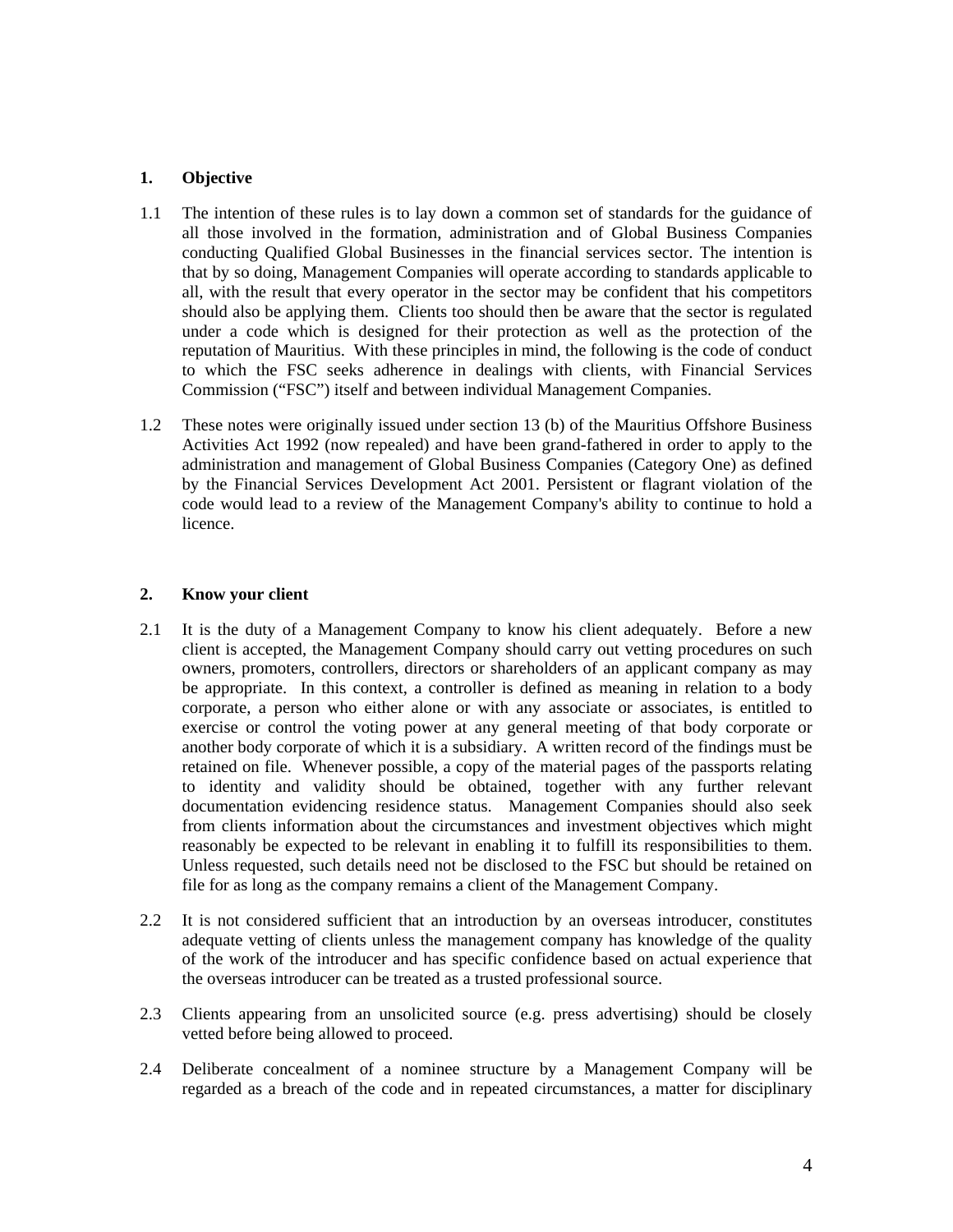action. Management Companies should seek to probe further where it is known or ought to be known that the structure proposed conceals a nominee arrangement.

2.5 However, there may be acceptable reasons on rare occasions for a company to be incorporated, and given its certificate initially, in the names of persons other than the true beneficial owners, with the objective of transferring the shares once the company has commenced operation. The circumstances envisaged where such a situation would be acceptable, would be when a company is being formed to undertake confidential and delicate negotiations and the names of the promoters must not be known. In such circumstances full disclosure of the proposals must be made and the FSC may be prepared to agree on a case by case basis to the company being formed in the nominee names, subject to assurances being given that the true beneficial owners will eventually be disclosed. Even then, the beneficial owners must eventually successfully pass the full due diligence procedures.

#### **3. Obtaining of References**

- 3.1 Arising from the necessity of knowing the client is the requirement to obtain a reference which can be relied on. It is down to the skill and experience of the individual management company to judge whether the references, with which he has been supplied represent a balanced comment on the applicant's worth and if not, to probe further. The FSC reserves the right to refer back for further references where it considers it necessary to do so.
- 3.2 It is proposed that procedures for obtaining references be varied for applications made on behalf of well-known multinational companies, particularly those quoted on a stock exchange in their home country. The procedures may also be varied, after agreement between the FSC and the Management Company, where the applications are on behalf of lesser corporate clients and it is clear that the application is corporate and not personal to a director or major shareholder of that organisation. Where a company is of such calibre, it is not considered appropriate to seek references on the company itself or its directors. A better insight is likely to be obtained from the published accounts and appropriate promotional material produced by the company. The FSC may also ask for a letter from a director or senior responsible executive of the group that:
	- (i) there is no objection to the use of the group's name or any derivation of it, and
	- (ii) there is agreement to the setting up of a subsidiary in Mauritius.
- 3.3 It would be helpful if documentation, establishing that the applicant merits the special procedure, be submitted to the FSC together with the application form and not as an item to be submitted later. If supporting information is not submitted at an early stage, it will be difficult to gauge whether the application merits the special procedure outlined.
- 3.4 It is to be emphasised that these amended procedures will not be available to private individuals applying on their own behalf, even when they are directors of major companies.
- 3.5 The object of establishing that an application is on behalf of a major corporate body is to enable the application to be placed before the Board of the FSC with the least possible delay so as to enable applicants of high repute to commence their operations with the minimum of formality.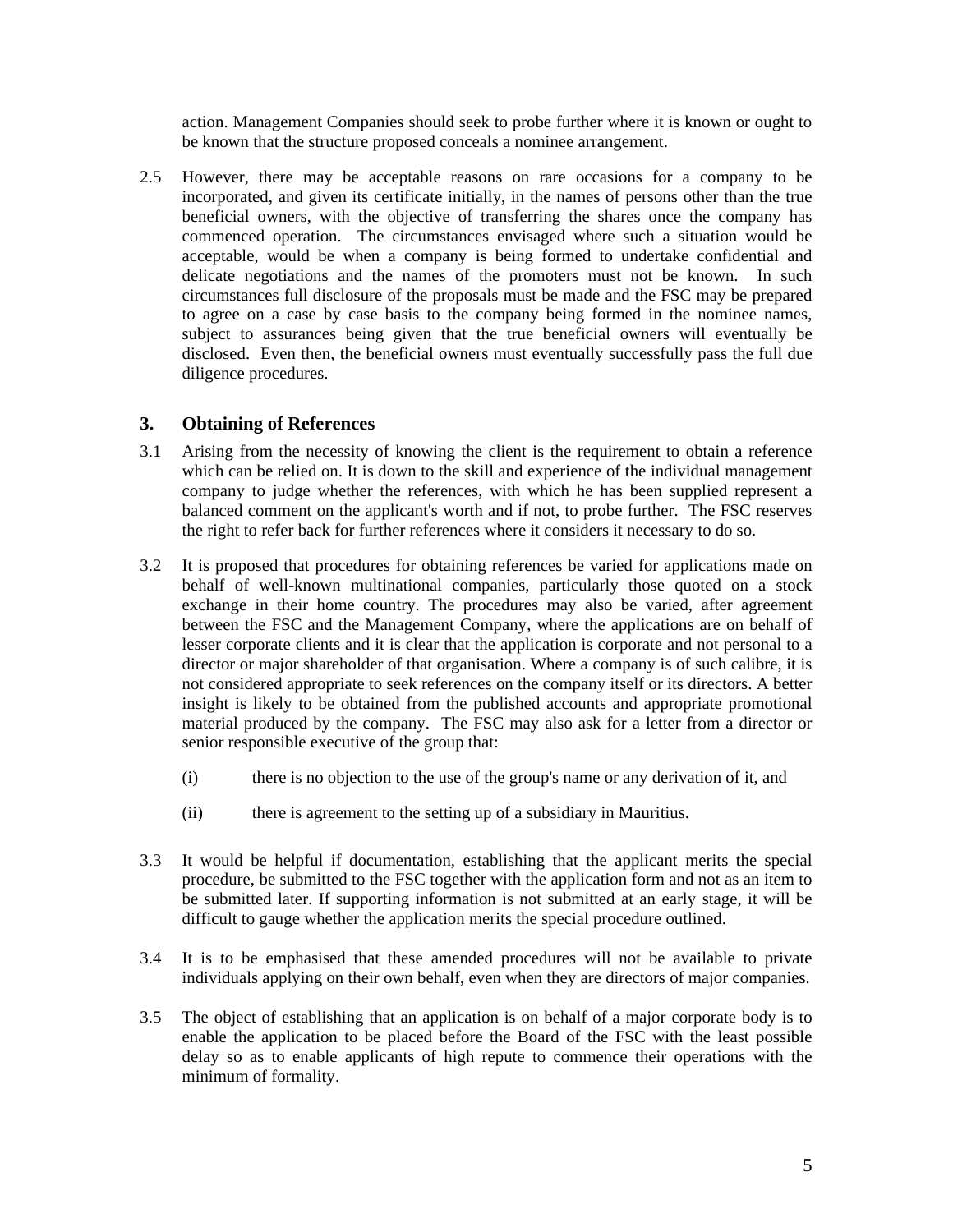3.6 The FSC would still carry out its own confidential vetting procedures on persons previously or currently subject to supervision by a regulatory body in another territory.

#### **4. Handling of Client's Money and Assets**

- 4.1 It is essential that all funds received from or on behalf of client companies, that do not represent an amount immediately due and payable to the Management Company, are paid into one or more segregated accounts kept solely for the purpose of handling client money. The bank should be requested to acknowledge in writing that the funds are not available for set off against any other account. Where funds received, on behalf of a particular client or clients, are regular, substantial or held for lengthy periods, those funds should be held in separate accounts designated in the name of the client company, and held to their credit on interest bearing terms for the benefit of the client company, unless the client instructs otherwise
- 4.2 Client accounts should be balanced and reconciled, as well as being agreed with the balances on the individual ledger accounts recording monies held on behalf of those clients, at intervals not exceeding two calendar months. Any errors should be rectified as soon as practicable after discovery.
- 4.3 All monies received which represent a mixture of client money and office money (for instance, a cheque which settles an outstanding fee as well as disbursements due immediately or later) should be paid initially into the client account and only the amount immediately due to the management company transferred to the office account. The only exception to this rule is that by concession, the FSC is prepared to allow in-payments which represent a mixture of fees and disbursements together with the FSC fees to be handled entirely through office account. This concession is extended only to sums representing the FSC fees in recognition of the costs of clearing which would otherwise be incurred, and is on the basis that the FSC fees are held for a month or less before being passed on to the FSC. Persistent failure to forward the FSC fees promptly will result in this concession being withdrawn. Client funds may not be allocated towards the payment of a fee due to the management company until such fee has been advised in writing and the client has agreed that it may be settled out of funds held. Where a client fails to respond to any communication relating to fees, allocation of funds held should only be made when it is reasonable to do so.
- 4.4 Interest accruing to the client account should, in the main, be for the benefit of the clients whose funds comprise the balance thereon, with the proviso that small or insignificant sums of interest (less than \$100 per client per half year) may accrue to the management company. Where interest accrues to an individual client, the rate at which such interest should be paid, to the client, should be at the lowest rate payable by the bank on balances of that particular account.
- 4.5 Any surplus arising by reason of the balances on client account being such as to result in the interest being paid at a rate above that actually payable to that client may be considered to accrue to the Management Company. Calculations of interest should be made at the same intervals as those of the bank at which the account is held and the surplus of interest due to the Management Company may be transferred out when such calculations have been completed.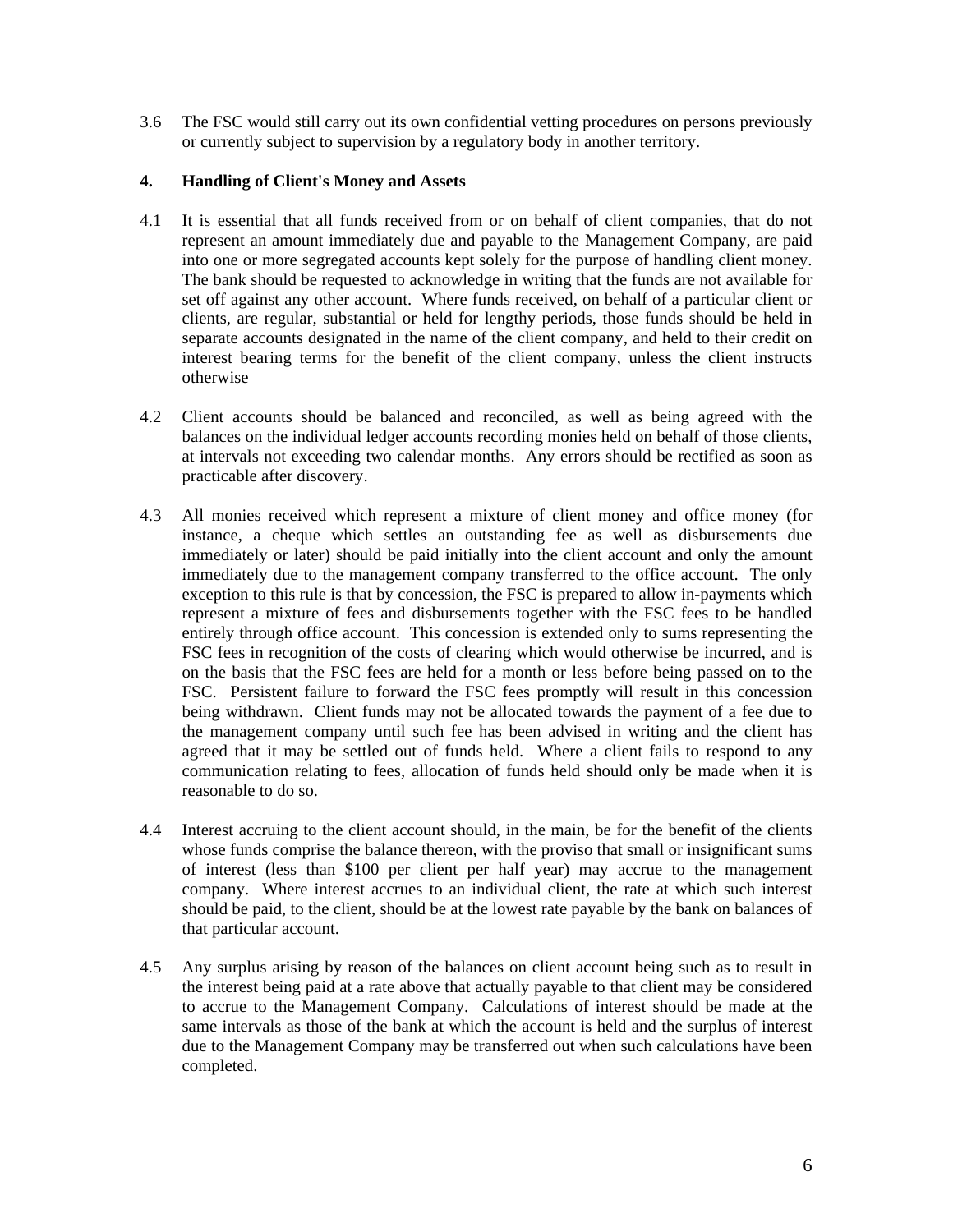4.6 Where a Management Company has control of or is otherwise responsible for assets belonging to a client, he shall arrange proper protection for them by way of segregation and identification of those assets or otherwise, in accordance with the responsibility he has accepted.

#### **5. Conflicts of Interest**

- 5.1 Management Companies should take reasonable steps to avoid a conflict of interest arising or, where conflicts arise, shall ensure fair treatment for all its clients by disclosure, internal rules of confidentiality, declining to act or otherwise.
- 5.2 Any Director, Shareholder or employee of a Management Company shall not unfairly place his interests above those of his client. Where a properly informed client would reasonably expect that the Management Company would place the client's interests above his own, the Management company shall live up to that expectation.
- 5.3 Where a Management Company has a material interest in a transaction to be entered into with or for a client, or a relationship which gives rise to a conflict of interest in relation to such a transaction, the Management Company shall not knowingly either advise, deal or otherwise act in relation to that transaction or relationship unless he has:
	- (a) fairly disclosed that material interest or relationship, as the case may be to the client; or
	- (b) taken reasonable steps to ensure that neither the material interest nor relationship adversely affect the interests of the client.
- 5.4 A Management Company must take reasonable steps to ensure that neither he nor any of his employees or agents either offers to give or gives, or solicits or accepts any inducement that is likely to conflict with any duties owed to clients.
- 5.5 Where a barrister or lawyer is a director, an office bearer or an employee of a Management Company or receives a retainer from or acts as a consultant to a company with close association/common beneficial ownership with the Management Company then that barrister/lawyer so connected to Management Companies shall make full disclosure of their position when giving advice to potential clients.
- 5.6 Where a director or employee of a Management Company wishes to leave his or her employment, no soliciting of clients is to take place whilst still employed. The director or employee shall comply with the Management Companies requirements to settle all outstanding matters such as resignations from positions as director or secretary, signatory to bank accounts and matters of a similar routine.

#### **6. Declarations of Trust**

6.1 In order to protect the interests of beneficial owners, and to regularise the Management Company's relationship with his client, a declaration of trust should be executed whenever shares in the client company are held by the Management Company as nominee. The original signed copy should be held by the client with a copy retained on the Management Company's file. The document should record the names of the beneficial owner and the Management Company together with details of the Nominee Companies in whose name the client company is held. Share certificates should be prepared, approved for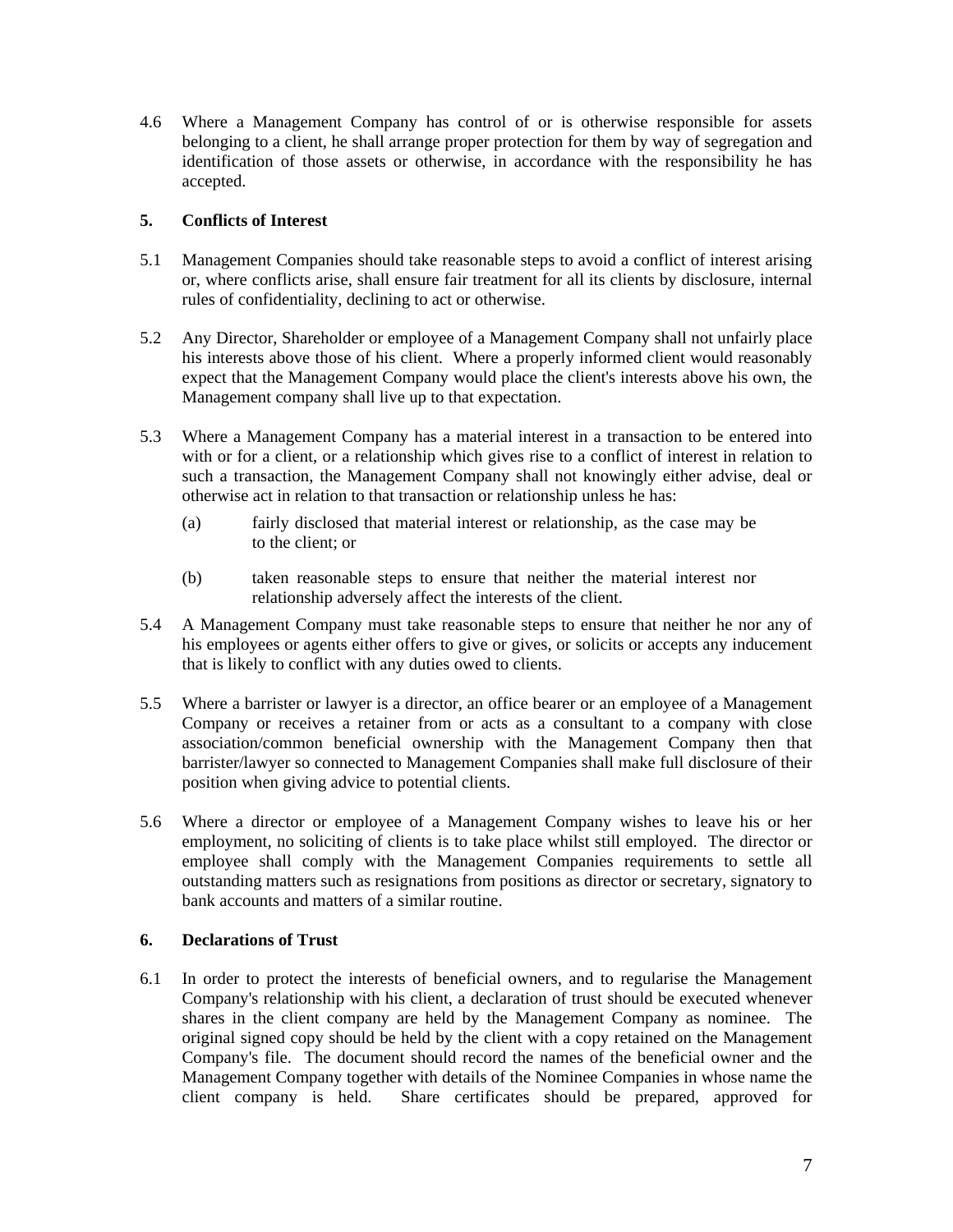transfer/allotment at a properly convened directors' meeting, signed and sealed. Use of blank signed transfers should be avoided. Apart from the fact that the signatory may no longer have the requisite powers when the transfer comes to be executed, the handing over of a blank transfer, especially if it is accompanied by the share certificates, results in the Management Company having no power to prevent an undisclosed sale or transfer of shares. It is to be recognised that there may be difficulties in explaining the basics of a trust to beneficial owners coming from civil law jurisdictions. Under such circumstances, and only if the beneficial owner insists, a transfer into the name of that owner may be executed. In all circumstances the company secretary must ensure that proper procedures relating to the transfers of shares are strictly observed.

#### **7. Source of Funds**

- 7.1 Enquiries should be made into the source and present investment of funds intended to be introduced into the applicant company, whether as fixed capital or lendings. Where such funds can be shown to be held by a bank in a jurisdiction with acceptable anti-money laundering regulations, enquiries may be reduced in scope. Management Companies should be cautious with applicants having accumulated wealth out of line with the nature of their work and general background. It is important for any financial services centre to be seen to be vigilant in controlling money laundering activities.
- 7.2 In this connection the concept of what comprises money laundering goes further than just drug related activities and embraces profits derived directly or indirectly from criminal activity or from an act of participation in criminal activity. The verification of the source of funds is an important feature in combating money laundering and it is important for the reputation of Mauritius as an financial services centre to be seen to be taking a firm stance against it.

#### **8. Provision of Directors**

- 8.1 Directorships should be undertaken solely on the basis that the persons providing such services are aware of the activities of the company on whose behalf they act, and stand responsible for them. The Companies Act makes it clear that a director must exercise his powers and discharge his duties honestly, in good faith and in the best interests of the company. The Act also requires a degree of care, diligence and skill that a reasonably prudent person would exercise in such circumstances. There is no room for any concept of "nominee directors" and if a management company is unable to satisfy himself as to the proposed activities and know that he will be kept fully informed of them, the appointment as director should not be accepted.
- 8.2 It should be ensured that the persons appointed as directors have sufficient skill and knowledge to carry out the duties expected of them and do so with independence of mind and judgment. Locally appointed directors must ensure they are comfortable with fellow board members and should ensure they either partake in all important decisions or have them reported to the board at regular intervals.

#### **9. Control of Bank Accounts**

9.1 When it is necessary for a company to open and operate a bank account it is already accepted that such account should be with a Mauritius bank. There may be good reason for an account opened on behalf of a financial services company to be operated by persons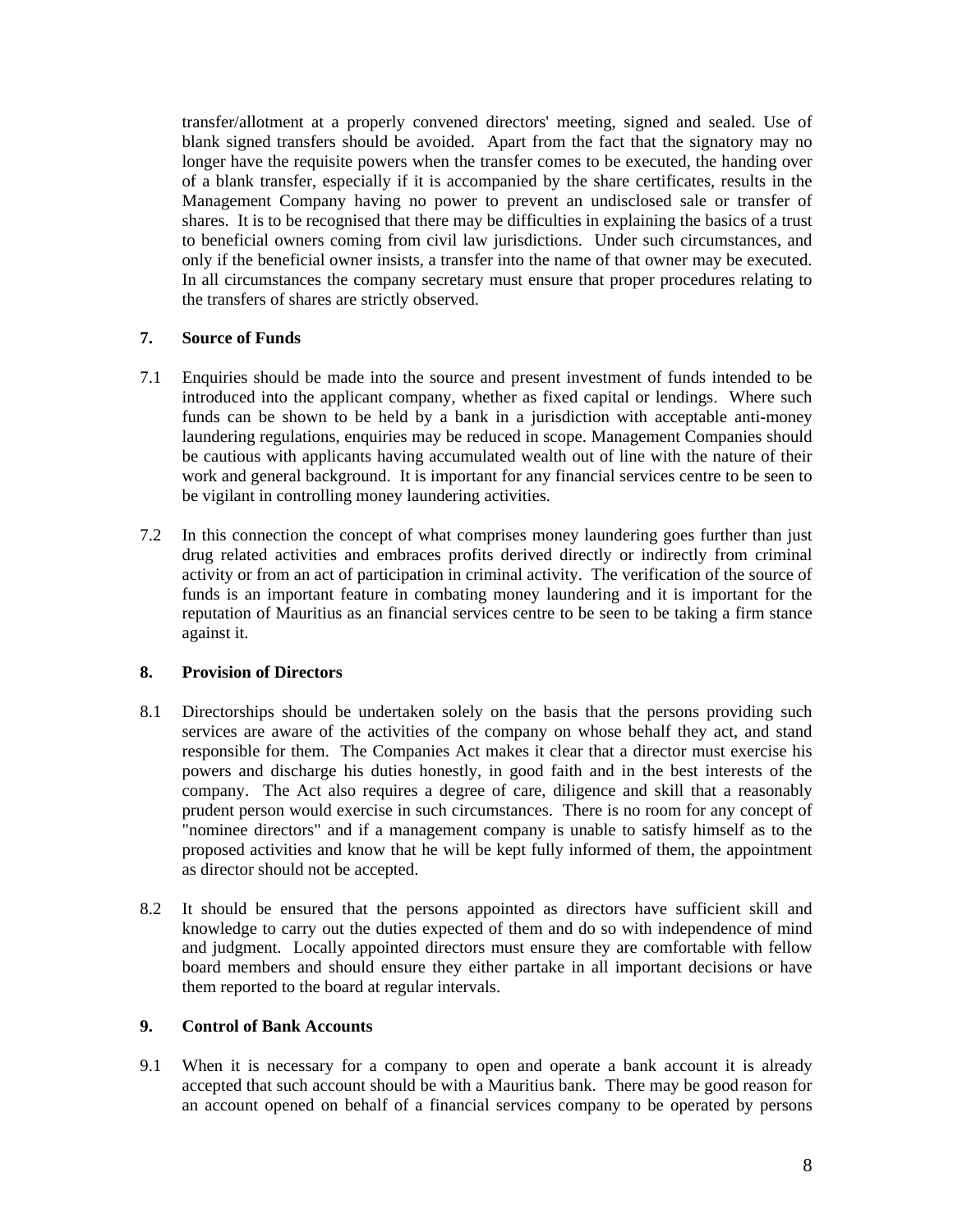other than its directors. Where this becomes necessary, it should be ensured that the person who operates the accounts is accountable to the board. Accordingly, accounts opened on behalf of client companies must be under the control or supervision of the directors and the resident directors should ensure that if the account is operated by one or more of the nonresident directors then a copy of the statement is forwarded to the directors and examined locally by them on a regular basis, particularly if the account is opened by or on behalf of the beneficial owner (or his chosen nominee). Accounts opened by means of a Power of Attorney or through authorised signatory procedures are particularly vulnerable to abuse. In some jurisdictions, banks subsequently refuse to accept the instructions of directors to close accounts which have been opened on behalf of authorised signatories, even though it was on the instructions of the directors that the accounts were originally opened.

#### **10. Powers of Attorney**

10.1 Powers of Attorney must be strictly controlled so that they permit specific transactions only, are limited by time and preferably given to professional advisers. The grant to beneficial owners (not appointed directors) of unlimited power is highly dangerous, in that the directors have no idea of the actions taken by the grantee and immediately lose control of the company. If a bank account is opened and put into operation without a requirement that statements be forwarded to the company, there is little chance that the directors will know of its existence, much less the actual transactions passing through. If it is necessary to arrange the completion of a transaction in another territory, the safest and most satisfactory way to arrange this is to grant a power to a lawyer or other professional intermediary which permits only the completion of that particular transaction within a particular timescale.

#### **11. Management Agreements**

11.1 Management Agreements, signed by both parties, should be entered into between the promoter/beneficial owner of any Global Business Company and its Management Company. The agreement should define the role of that Management Company, the services he has contracted to provide, the fees to be charged and set out any restrictions on those services. Management Companies may find it useful to specify, in the Agreement, the obligations of the client to disclose important information and otherwise to act fairly in his relations with the Management Company, including an undertaking not to represent the company without authority. It is important, particularly where the Management Company is closely associated with a legal or accounting firm, that it is made clear that the services provided are only those set out in the agreement and services of a general professional nature are not included. It is desirable that the fees to be charged are either stated in the agreement, or covered by way of reference to the current scale of charges, details of which should be given to the client and updated from time to time. The document should record the circumstances under which shares, held in a nominee capacity, may be dealt with or disposed of and in which the Management Company may decline to continue to offer nominee services. Reference should also be made to the terms on which the Agreement may be terminated, including an outline of the required procedures, the length of notice to be given and any termination charges payable. Provision should be included for the Management Company to be able to submit his resignation, with power to appoint the beneficial owner as director in his place. Such a power would not be exercised lightly since the company would no longer be eligible for financial services status, but should be included none the less to protect the Management Company in the event of non payment of fees or discovery of unsatisfactory behaviour.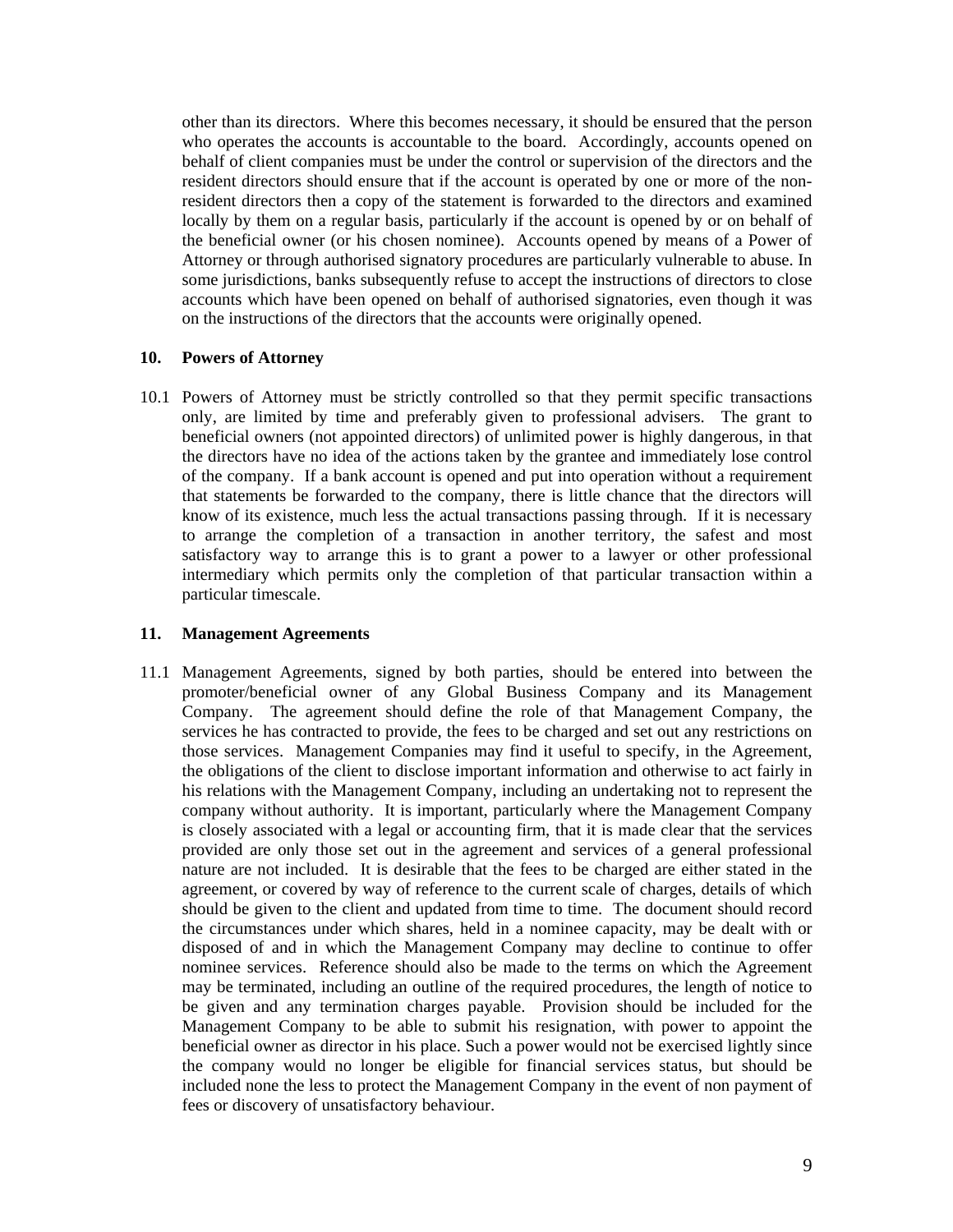- 11.2 Where a client company is to be transferred from one Management Company to another, the appropriate transfer procedures should be undertaken without undue delay. Resignations of existing directors should be placed with the company's papers and the notices filed with the FSC for passing to the Registrar of Companies. The actual minute accepting the resignations is probably best left to the new Management Company to deal with so that new directors may be appointed in the speediest and most convenient manner. The FSC would not seek to lay down hard and fast procedures as these will vary between one Management Company and another. Suffice it to say that, however it is handled, the transfer should be carried in a way that is in the client's best interests.
- 11.3 Where a client passes from one Management Company to another, care should be taken to ensure that papers which are the property of the client are passed to the new Management Company even if copies are retained by the Management Company retiring. The new Management Company is duty bound to undertake his own due diligence procedures.

#### **12. Complaints**

- 12.1 A Management Company must have procedures to ensure the proper handling of complaints from clients relating to its compliance to the regulatory system and prompt remedial action are taken on those complaints that are justified. Where the complaint is not promptly remedied the client must be advised of any further avenue open to him for redress under the regulatory system including the possibility of a complaint direct to the FSC, or appealing to the FSC if he has not obtained redress.
- 12.2 In the event of it being necessary for the FSC to appoint an investigator in order to review the complaint, the Management Company is obliged to cooperate with the investigator.

#### **13. Compliance and Review**

- 13.1 It goes without saying that the client company's statutory records comprising the members register and minute books of directors' and shareholders' meetings, should be up to date at all times. Annual accounts as required by the FSC should be submitted as soon as possible after signature and this may also be an opportune moment to consider whether any fees are still due to the FSC. The opportunity should also be taken to review the file to ensure that the company's activities are those for which it was originally formed. If there are changes it should be confirmed that they have been advised to the FSC and that any conditions placed on the licence have been complied with.
- 13.2 Management Companies should observe high standards of integrity and fair dealing in the conduct of their clients' business and shall fulfill their obligations with due skill care and diligence. This means that a quality and effective service should be provided and it should be ensured that:
	- (a) clients files are kept in proper and secure conditions, and
	- (b) confidentiality is ensured by controlling access to clients' files and precautions are taken to ensure that employees do not use confidential information to their own advantage or disclose it to the press or public.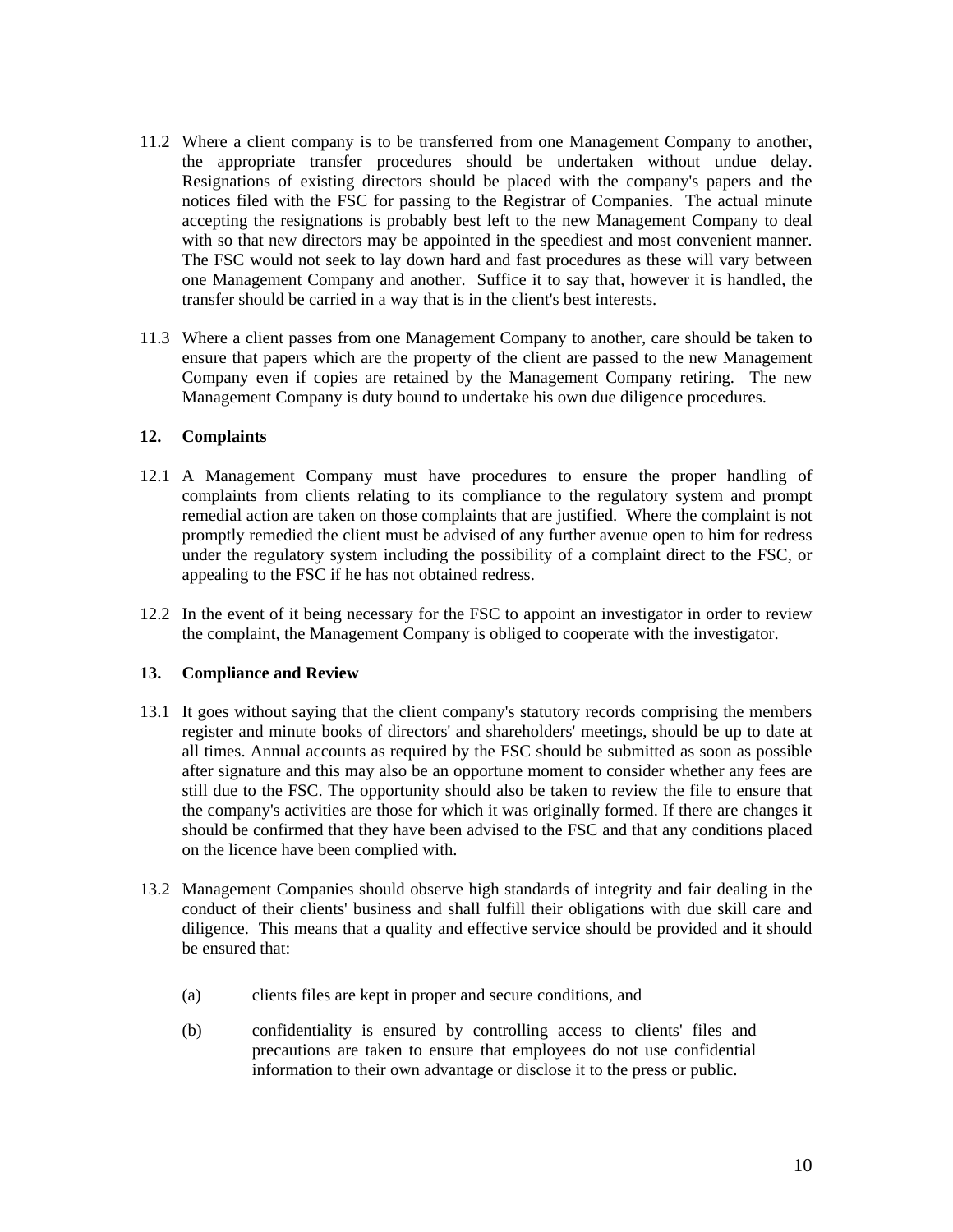- 13.3 Where Management Companies undertake the calculation of prices at which securities are to be issued, redeemed or otherwise dealt in, or to determine the subscription prices, they should ensure that they have the means and skill to satisfy this obligation.
- 13.4 Management Companies should be aware of, and strict in observing conditions placed by the FSC on their own licence.

#### **14. Financial Resources, Records and Reporting**

- 14.1 A Management Company must at all times ensure that it has available the amount and type of financial resources necessary to conduct its business. It must ensure that it maintains adequate accounting records and must prepare and submit such reports as are required by the FSC (including audited annual accounts) in a timely manner.
- 14.2 A Management Company's records:
	- (a) must be up to date and must disclose, with reasonable accuracy, at any time, the company's financial position at that time,
	- (b) must enable the company to demonstrate the company's ability to comply with its financial resource requirements, and
	- (c) must provide the information:
		- (i) which the company needs to prepare such the financial statements and periodical reports as may be required by the FSC, and
		- (ii) which the Management Company's auditor needs to form an opinion on any statements of the company on which the auditor is required to report.
- 14.3 A Management Company must ensure that its internal controls are adequate for the size, nature and complexity of its activities.
- 14.4 Where additional reports are required by the FSC on an "ad hoc" basis, Management Companies should endeavour to comply with the requirement to the best of their ability in a timely fashion.
- 14.5 A Management Company must notify the FSC immediately it becomes aware that it is in breach of, or that it expects shortly to be in breach of any of the core rules on financial resources, records and reporting or internal controls and systems.
- 14.6 It should be understood that all original documents and certificates/licences (Global Business Licence, signed Memorandum and Articles or Constitutions, Certificate of Incorporation, etc.) are to be kept at the registered office and not sent to the client. If it is necessary for the beneficial owners to have official copies, notarised or certified true copies may be issued.
- 14.7 In the event of a Management Company wishing or being forced to cease the conduct of company formation and management business or to merge with or take over another